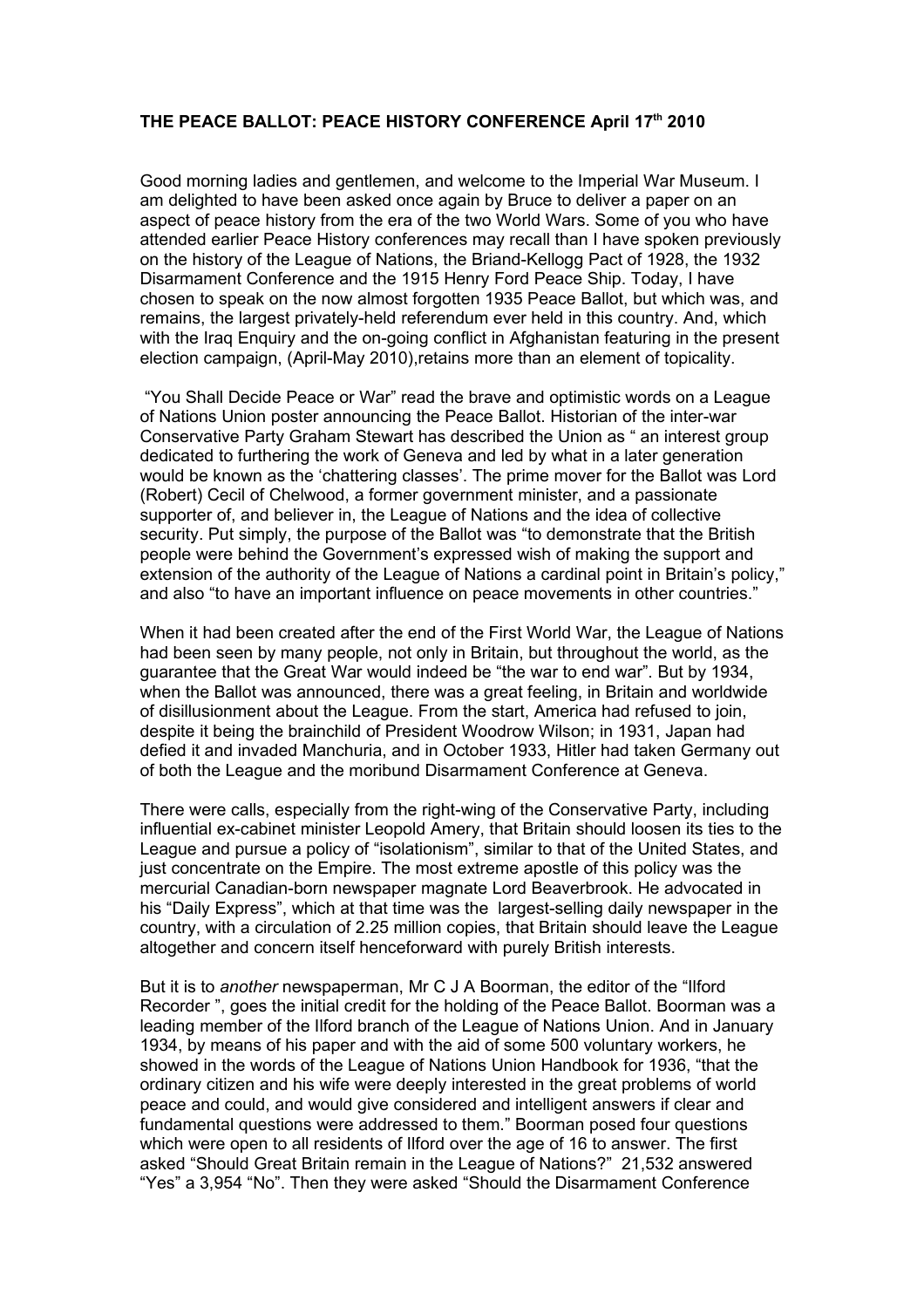Continue?" Again, unsurprisingly the vast majority 20,472 were in favour with 4,960 against. But the third question elicited a more surprising response. It asked "Do you agree with the part of the (1925) Locarno Treaty which binds Great Britain to go to the help of France or Germany if one is attacked by the other?" Only 5,898 said "Yes", while 18,498" replied "No".

The results were announced on 8<sup>th</sup> February 1934 at Ilford Town Hall. They greatly impressed Lord Cecil, a liberal Tory but something of a "loose cannon" who often acted impulsively and had been Minister of Blockade in the Lloyd George wartime coalition government, and later, in the mid-1920s, Foreign Office minister under Austen Chamberlain, with responsibility for the League of Nations. In 1927 he had resigned from the Baldwin government to devote his energies to furthering the cause of the League of Nations. His tremendous efforts on behalf of the League and Collective Security were to earn Cecil the Nobel Peace Prize ten years later in 1937. Speaking of the Peace Ballot later in the Lords, he was to tell his fellow peers:

"It was brought to our notice that a Questionnaire of this type had been distributed and answered in a particular district of London with great success. By universal agreement among lovers of peace, they had all worked together-no division of Parties or Churches or anything of that kind-and a very successful result had been achieved. We said: 'Well, what can be done in one district can be done in all.' That was the whole genesis of the idea, nothing else."

On 1<sup>st</sup> March 1934, Lord Cecil put his proposal before the Executive Committee of the League of Nations Union. Though Cecil's main idea was approved, there was concern that the Union would be unable to carry out the scheme by itself. And also, that even if outside co-operation was obtained, the Union could not accept the considerable financial responsibilities that a ballot such as Lord Cecil envisaged would entail. But, in a remarkably short space of time, these difficulties were overcome and at a conference held on 27<sup>th</sup> March, a draft of questions was discussed, a plan of campaign considered, and an executive committee-the National Declaration Committee- was set up under the chairmanship of Lord Cecil. Cecil was aided by the formidable Dame Adelaide Livingstone, who was described by historian Sir John Wheeler-Bennett in his memoirs as having done during the First World War: " remarkable work at The Hague in arranging the exchange of prisoners of war. She was the first woman to hold a major-general's commission and one of the first Dames of the British Empire to be created." The redoubtable Dame was to write the official history of the Ballot which was published in June 1935 by the left-wing, at this stage fellow-travelling, publisher Victor Gollancz, who was also responsible for the Left Book Club.

The National Declaration Committee met for the first time on  $11<sup>th</sup>$  April 1934. At that meeting, Dame Adelaide's official account rather bravely and honestly records:

"One proposal which arose in the course of the discussion was that, in view of the unfortunate effect which a lukewarm response to a large-scale ballot might have on the prestige of the League in this country, it might be wiser to confine it to twenty or thirty typical districts. But vision and courage won. A cautious test vote in a few districts was discarded in favour of a bold attempt to take the Ballot on a national scale."

In the event, the best turn outs were recorded in the traditional non-conformist counties of Lancashire and Yorkshire,and in large towns and cities like Leicester. In Wales, an amazing 62.3% of the population was polled and the 42 constituencies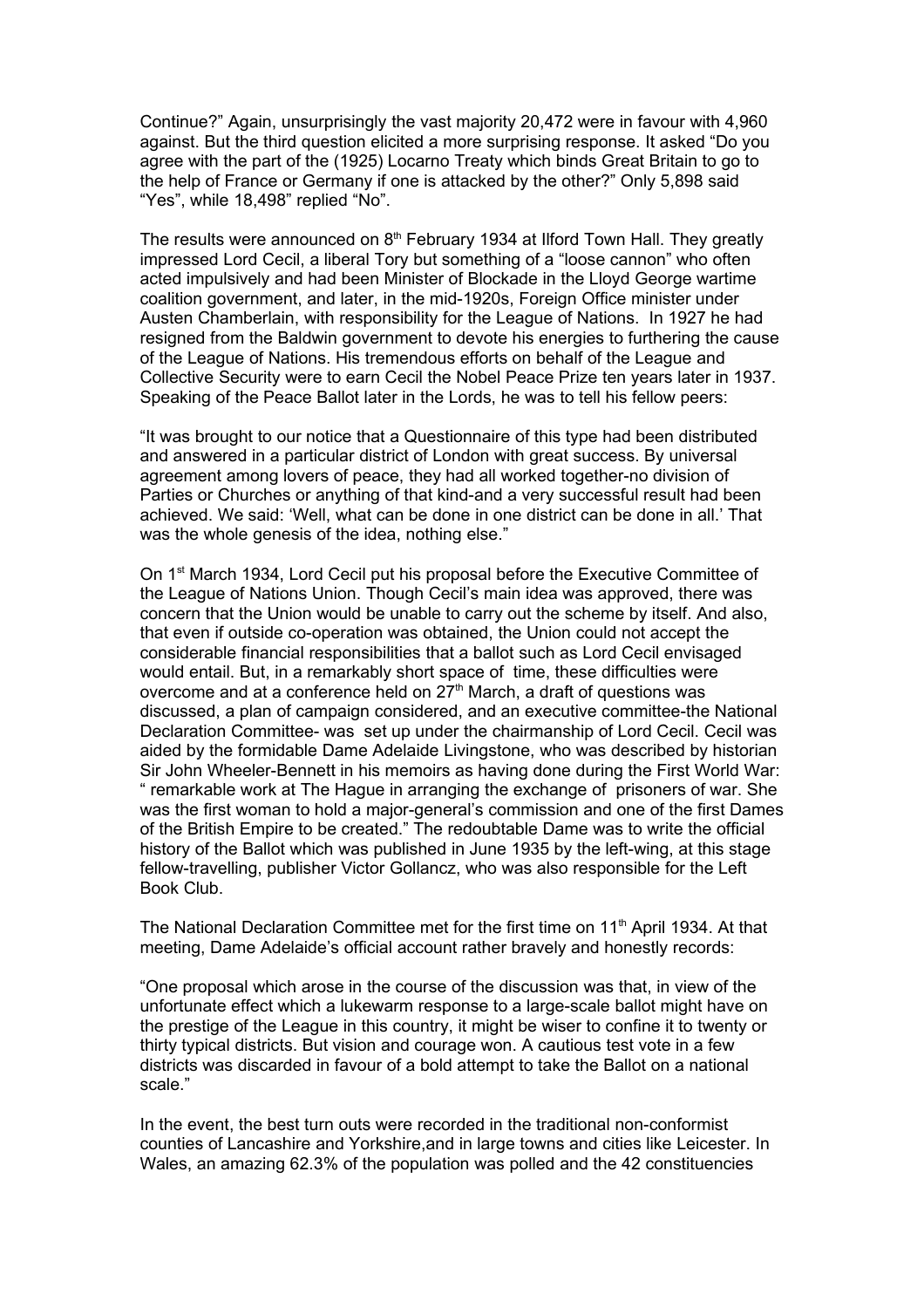with the highest turnout were all north of a line from the River Severn to the Wash. The lowest turnout was recorded in Sussex.

And at this stage, the National Declaration Committee thought that a final vote of from four to five millions would be "generally regarded as the measuring rod of success." And to ensure the Peace Ballot's success the Committee recruited a formidable array of the country's"great and the good". The Archbishops of Canterbury, York and Liverpool were all supporters, as were fifty bishops, the Chief Rabbi and all the leaders of the Non-Conformist churches. From the world of the theatre, Sir Cedric Hardwicke,Sybil Thorndike, Miles Malleson and Diana Wynard all gave their support, and so too did the renowned cricketer Sir Jack Hobbs. Authors Rose Macaulay, A. A. Milne, and E. M. Delafield wrote in favour of Ballot. And Sir Norman Angell, whose Nobel Peace Prize forms part of the display in the inter-war historical gallery here at the Imperial War Museum, H. A. L. Fisher, Professor J. B. S. Haldane and Sir Arthur Salter were among other public figures who pledged their support for the Peace Ballot.

The Ballot, Lord Cecil and his fellow National Declaration Committee members believed, would prove Lord Beaverbrook wrong, and that the majority of the British people did in fact still retain great belief in the League and its work to prevent war. To this end, the Union now prepared five questions which were sent out in the autumn of 1934 to its branches throughout Britain. Some 500,000 volunteers were involved in the canvassing, itself a remarkable achievement, and incredible 11,640,066 adults or 38.2% of the population over 18 responded to the questions. There was a multiplicity of coloured leaflets accompanying the campaign, but a yellow one from the National Declaration Committee read:

"In this ballot you are asked to vote only for peace or war-whether you approve of the League of Nations or not, whether you are in favour of international disarmament or not. And by voting for the League of Nations you are helping not only your country, but the other countries of the world, to maintain Peace and abolish war with all its horrors."

And a pamphlet endorsed by the religious leaders, mentioned above, urged people to make the Ballot " an outstanding declaration that there shall be no more war."

It is true to say that the National Government, still formally headed by the increasingly gaga Ramsay Macdonald, but dominated by Conservative leader Stanley Baldwin, who became prime minister again in June 1935, were unhappy about the Ballot. Foreign Secretary Sir John Simon, a brilliant lawyer but unloved by his peers, attacked it in the House of Commons on 8th November 1934, accusing the League of Nations Union of having a socialist bias. In this he was supported by former Foreign Secretary Sir Austen Chamberlain,of whom Churchill once famously said Austen always played the game-and always lost it." Even Anthony Eden, regarded as the government's most enthusiastic supporter of the League of Nations wrote that: "these problems are in fact too complicated for any useful purpose to be served by attempting so to simplify them as to render them capable of a simple answer yes or no." And the sinister Joseph Ball, who headed the Conservative Party's Research Department, who was to later indulge in underhand dirty tricks against Tory opponents of Chamberlain's policy of appeasement like Eden himself and also Churchill and Duff Cooper, wrote to Baldwin that the yellow leaflet was "a dishonest statement, the sort of statement that I should be ashamed to be associated with "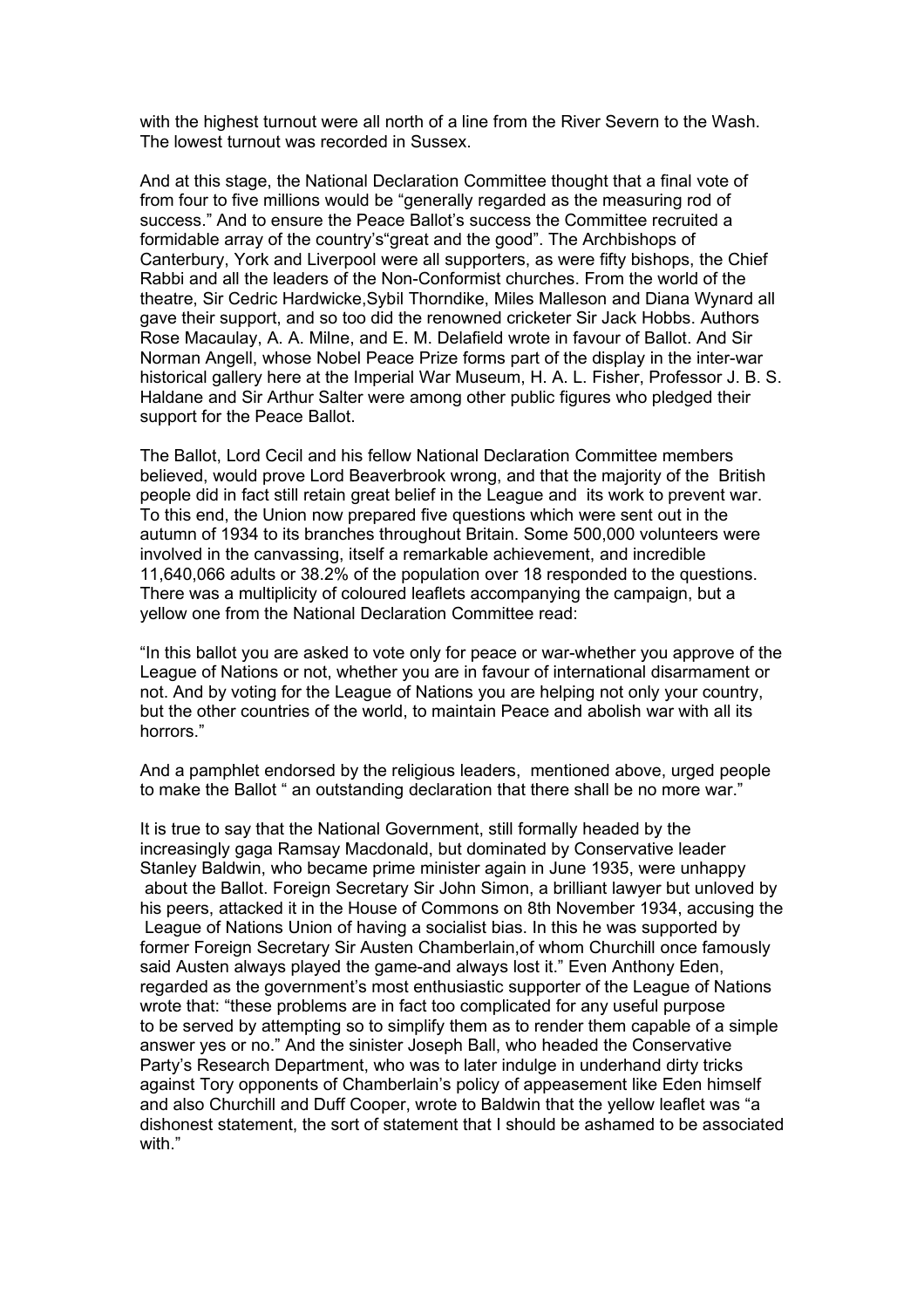Naturally enough, there had been the dire warnings from Lord Beaverbrook in the "Daily Express" about the "Ballot of Blood", as he had dubbed it. On 25<sup>th</sup> October 1934 he warned his readers:

"The plebiscite will drag you and your children into war on behalf of the League of Nations, a moribund institution which is a convenient instrument of ambitious and unscrupulous powers in Europe."

And again on 17<sup>th</sup> November 1934 he thundered:

"The League of Nations is now a greater danger to peace than the armament makers, and I do not deny that they are a danger. Tear up the ballot paper. Throw the pieces in the waste-paper basket. Turn away from Europe. Stand by the Empire and Splendid Isolation."

Lord Lytton, one of the few Tory grandees who was in support of the League of Nations Union, thought that Beaverbrook was shooting himself in the foot with such rhetoric, telling a Foyle's literary lunch:

"By talking about the "Blood Ballot" the press has ensured for our canvassers an interested welcome."

And, far from heeding Lord Beaverbrook's advice and tearing up their papers, when the results of the Ballot were announced on  $27<sup>th</sup>$  June 1935, it was announced that 11,090,387 people had voted "Yes" to the Ballot's first question which asked "Should Britain remain a member of the League of Nations?" while only 355,883 had answered "No".

The second question was: "Are you in favour of an all-round reduction of armaments by international agreement?" To this 862,775 answered "No" and 10,470,489 "Yes".

Question number three asked: "Are you in favour of the all-round abolition of national military and naval aircraft by international agreement. The "Nos" totalled 1,689,786 while those in favour numbered 9,533,558.

The fourth question was: "Should the manufacture and sale of the armaments for private profit be prohibited by international agreement. 10,417,329 voted "Yes" and 775,415 "No".

The fifth and final question was divided into two parts, and was drafted thus:

- "Do you consider that, if a nation insists on attacking another, the other nations should combine to compel it to stop-
	- (a) by economic and non-military measure,
	- (b) if necessary by military measures.

To part (a)10,027,608 answered "Yes" and 635,074 "No", and to part (b) the responses were 6,784,368 "Yes" and as many as 2,351,981 "Nos".

Despite the terrific success in obtaining such a large number of participants, the canvassers had not always met with plain sailing as social historian and left-wing activist Noreen Branson recalled: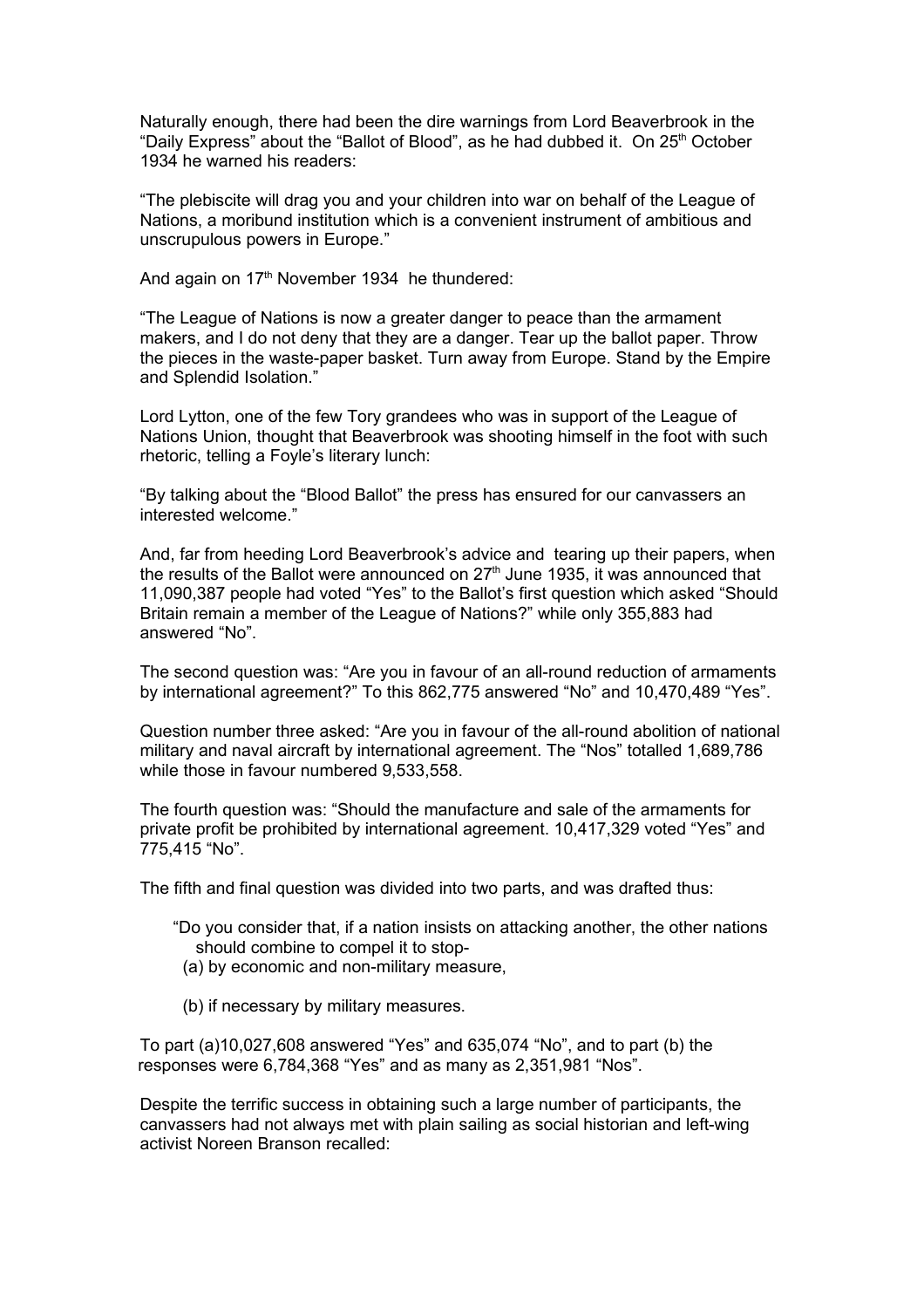"…It meant calling at houses where the house-holder shouted at you and looked as though he might throw things at you, and at houses where the people were totally indifferent and apathetic. It meant having discussions with people who had strong opinions, and giving explanations to those who were puzzled. In rural areas it meant long journeys on foot to collect forms from isolated farms and villages."

And more than one historian of the period has acknowledged that the finding of half a million volunteers, who were linked together by special newsletter called the "Ballot Worker", nine issues of which were published between February and July 1935, was, as I said earlier, a more significant achievement than finding eleven and a half million people prepared to complete a form delivered and collected from their door. But again, it has been remarked about the volunteers, many of whom were women, that they undertook the task and the "drudgery it entailed because they felt they were bringing the will of the people to bear on an untrustworthy government."

And so what did British statesmen and politicians make of this resounding affirmation of public support for the League of Nations and its principles? Winston Churchill, at this time out of office since 1929, at odds with his party over India, and at best a previously lukewarm supporter of the League, was to recall in his memoirs:

"The Peace Ballot seemed at first to be misunderstood by Ministers. Its name overshadowed its purpose. It of course combined the contradictory propositions of reductions in armaments and forcible resistance to aggression. It was regarded in many quarters as part of the Pacifist campaign. On the contrary, Clause 5 affirmed a positive and courageous policy which could at this time have been followed with an overwhelming measure of national support. Lord Cecil and other leaders of the League of Nations Union were, as this clause declared, and as events soon showed, willing, and indeed resolved, to go to war in a righteous cause, provided that all the necessary action was taken under the auspices of the League of Nations. Their evaluation of facts underwent considerable changes in the next few months. Indeed within a year I was working with them in harmony upon a policy which I described as 'Arms and the Covenant'."

The events to which Churchill referred was the crisis over Abyssinia, (present day Ethiopia), which reached a climax at the beginning on 3rd October 1935 when Mussolini's Italian forces invaded the country. When the Peace Ballot results were announced, the Duce had been planning for some time to invade and colonize Abyssinia in order to establish a New Roman Empire in Africa. Ruled by Ras Tafari, who as Emperor assumed the name of Haile Selassie, Abyssinia was a slave-trading primitive autocracy, and thus an unlikely candidate to gain support from liberalthinking people in Britain. But, Abyssinia was a member of the League of Nationsironically admitted in 1923 on Italian insistence against strong British and French objections-and thus entitled to protection of fellow members from aggression. The British Government were in a dilemma. Either they retained the friendship and support of Mussolini, then regarded as an important and potential ally against Nazi Germany, and thereby betray both Abyssinia and the League of Nations. Or they stand up for the principles of the League and international law, and by doing so face the possibility of war with Italy and the loss of a partner against Hitler. Either way it was an unenviable decision, and made worse for the National Government by the knowledge that a general election was in the offing that autumn.

In fact, just before the announcement of the results of the Peace Ballot, the Cabinet met and agreed to a plan outlined by the new Foreign Secretary Sir Samuel Hoare. The prissy Sir Samuel has not been treated kindly by historians. Even at the time he had the nickname of "Slippery Sam" and Churchill's friend Lord Birkenhead described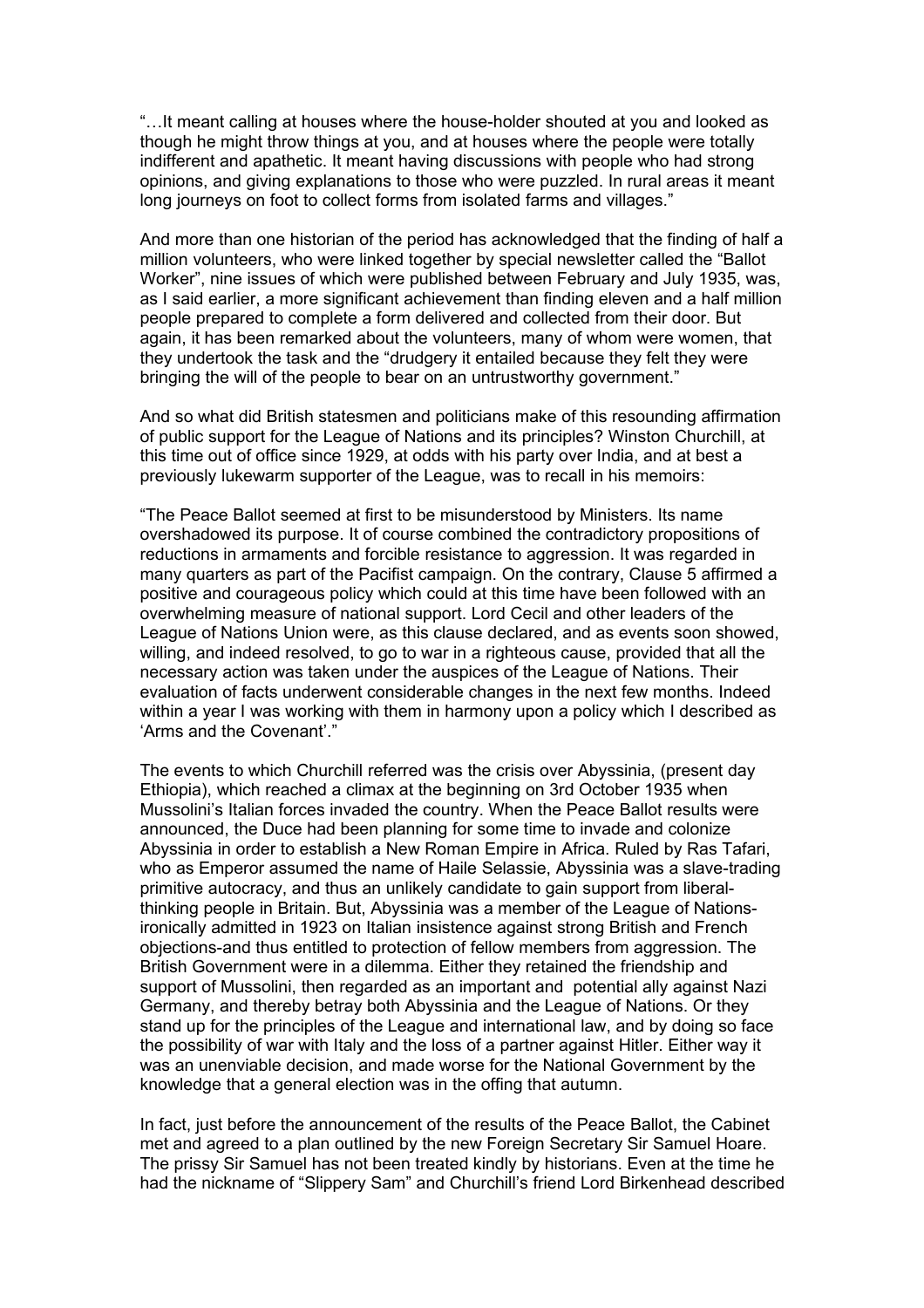him as being descended from a long line of maiden aunts. He was however a hardworking, practical, and efficient, if unloved, minister. Working for the secret service during the First World War, Hoare had channelled large sums of money to Mussolini. This was in order that the then out- of- office Milan politician and newspaper editor, should effectively lobby to keep Italy in the war after the disastrous Battle of Caporetto in October 1917.Now Hoare suggested that the Duce could be bought off by the partitioning of Haile Selassie's empire. Italy would get the lion's share of the country,all of which, if the invasion went ahead, she would sooner or later get in any case. But after the results of the Peace Ballot, there was a radical rethinking of the Government's position. The Cabinet now began to talk about honouring British commitments in order to confront Mussolini because this was, in the words of the official minutes: "the present trend of development of public opinion in this country."

In his 1950s memoirs of the inter-war period "Nine Troubled Years", a well-argued but essentially flawed defence of appeasement, Sir Samuel, now elevated to the peerage as Lord Templewood, wrote disparagingly of the Peace Ballot:

"The so-called ballot emphasised the already obvious fact that the country stood for peace. The questions had, however, been so worded that they had no bearing on the actual state of the world. They gave the impression that we could depend on collective security when four of the Great Powers stood aloof, and they kept discreetly in the background the need for British rearmament. The real question that should have been asked: "Do you support British rearmament in the interests of peace?" was carefully avoided. The result was the strengthening of all the pacifist influences at a time when peace was being threatened, and an encouragement to the complacent in their belief that no special effort was necessary to strengthen British defences."

Moreover, Hoare continued:

"The Opposition at once exploited the situation for an attack on the Government for increasing the Air Force and for failing to make quicker progress in the disarmament discussions in Geneva."

Hoare was also of the opinion that:

"The Ballot had an even more unfortunate effect on the Continent. At the very moment when France on one hand was being weakened by a series of political crises, and Hitler was consolidating his power in Germany, the impression was spread abroad that England was for peace at any price."

But as the Labour front bench spokesman on foreign affairs Hugh Dalton wrote in his memoirs about the significance of the results of the Peace Ballot:

"A Government, supported by such majorities in the electorate, would rightly regard itself as holding a shattering popular mandate. But the British Government had no wish to be furnished with such a mandate."

One of Hoare's colleagues in the Cabinet when the Peace Ballot results were announced was 37 year old Anthony Eden, the Lord Privy Seal with the additional and new title of Minister of League of Nations Affairs in the Conservative-dominated National Government. Eden of course will be forever more associated with, and damned for, the Suez Affair of 1956. But in the 1930s, he enjoyed a popularity with the public, both at home and abroad, that any of our present-day politicians would envy. As Robert Graves and Alan Hodge wrote in their social history of Britain in the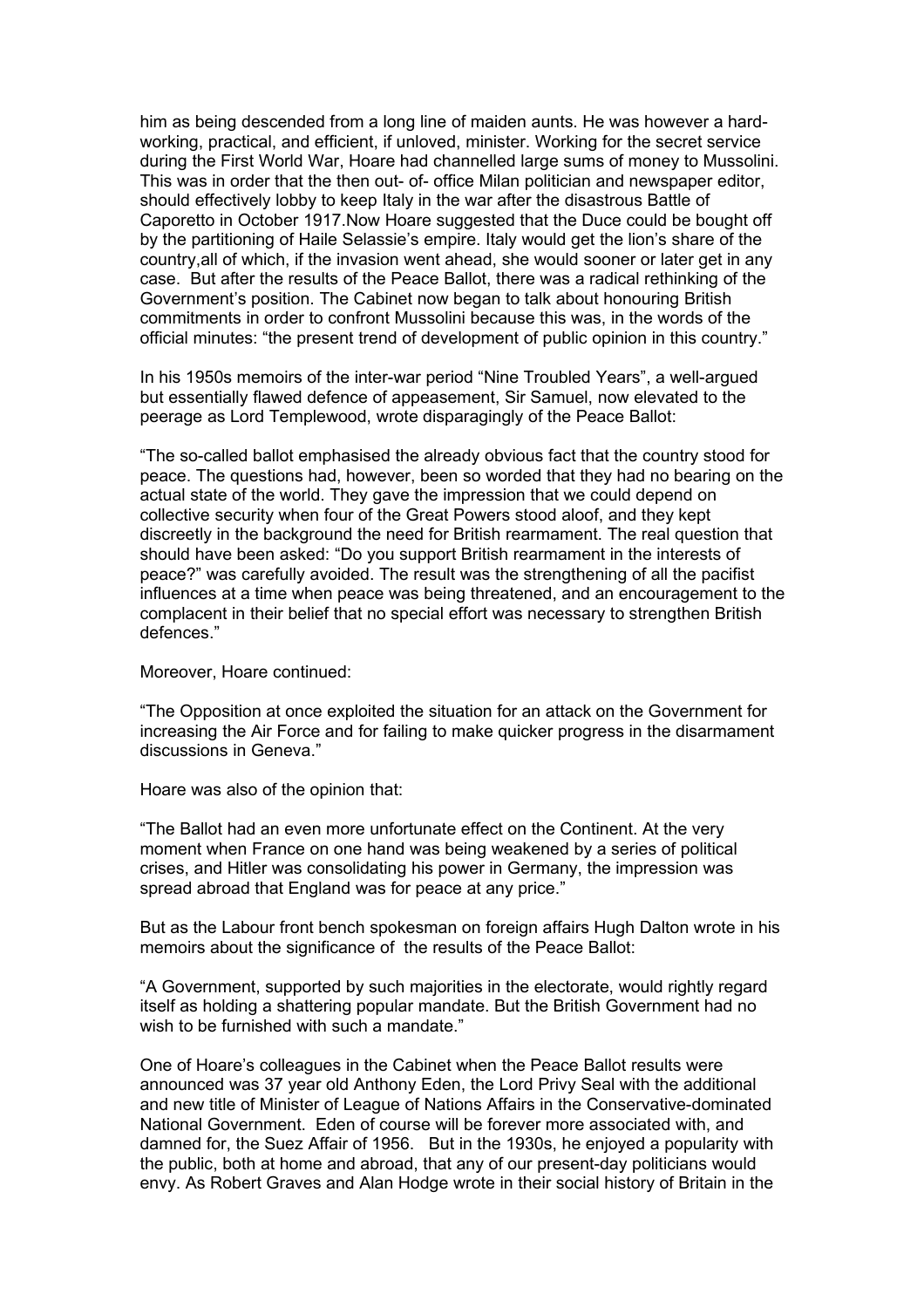inter-war years "The Long Weekend", in the 1930s, Eden was "a popular figureyoung handsome, smartly dressed and with the reputation of being not only a good diplomat but honourable in the best British tradition." In his memoirs of the inter-war years, "Facing the Dictators", Eden gave this assessment of the Peace Ballot, coming as it did as Mussolini threatened Abyssinia:

"The strength of British feeling in favour of the League was exemplified by the results of the Peace Ballot, which were organized at the end of June. This ballot, organized by the League of Nations Union under Lord Cecil, consisted of questions to which 'yes' or 'no' answers were to be given."

As I said earlier, in Eden's view the questions asked were too complex for such a simple answers. In particular he cited Question 5, which as you recall asked:

Do you consider that, if a nation insists on attacking another, the other nations should combine to compel it to stop by

- (a) Economic and non-military measures?
- (b) If necessary, military measures?

Eden continued:

"Ten million people answered part (a) in the affirmative, while only 635,000 said 'no'. The answers to part (b) were considerably different. 6,784,000 men and women voted for military sanctions and 2,351,000 against."

Looking back from the vantage point of the early 1960s, Eden was of the opinion that:

"These declarations took on a closer significance in view of Mussolini's now thinly veiled intentions, (against Abyssinia). The separation of economic and military sanctions implied that the former could be applied against an aggressor without any risk of provoking war. This was not so. I doubt also whether it was sufficiently realized by the balloters that the brunt of military sanctions would fall upon Great Britain. None the less, the eleven and a half million who answered the questionnaire did not merely record a pacifist vote. Some of them at least were prepared to use force in a righteous cause."

Nearly a month after the results were announced, on  $23<sup>rd</sup>$  July 1935, Eden with Hoare and the new Prime Minister Stanley Baldwin received a delegation from the Peace Ballot's National Declaration Committee. Baldwin was notoriously uninterested in foreign affairs, and despite holidaying each year at Aix-Les-Bains never bothered just once to make the short journey to the League of Nations headquarters at nearby Geneva. In December 1938, after his successor Neville Chamberlain's now notorious three flights to Germany that September, Tory MP and fervent Chamberlain admirer Henry "Chips" Channon wrote in his diary:

"Certainly Baldwin as Prime Minister during these recent weeks, would not have behaved in the superhuman way that Chamberlain did. He would not have flown to Berchtesgaden-not he. He wouldn't have known where it was."

But now faced by the result of the Peace Ballot, which Lord Cecil felt " has exceeded our most sanguine expectations", Baldwin was compelled, at least in public, to modify his opinion of the League, which, when he did think about it, he regarded as a good means of achieving conciliation among its members. But at the same time thought it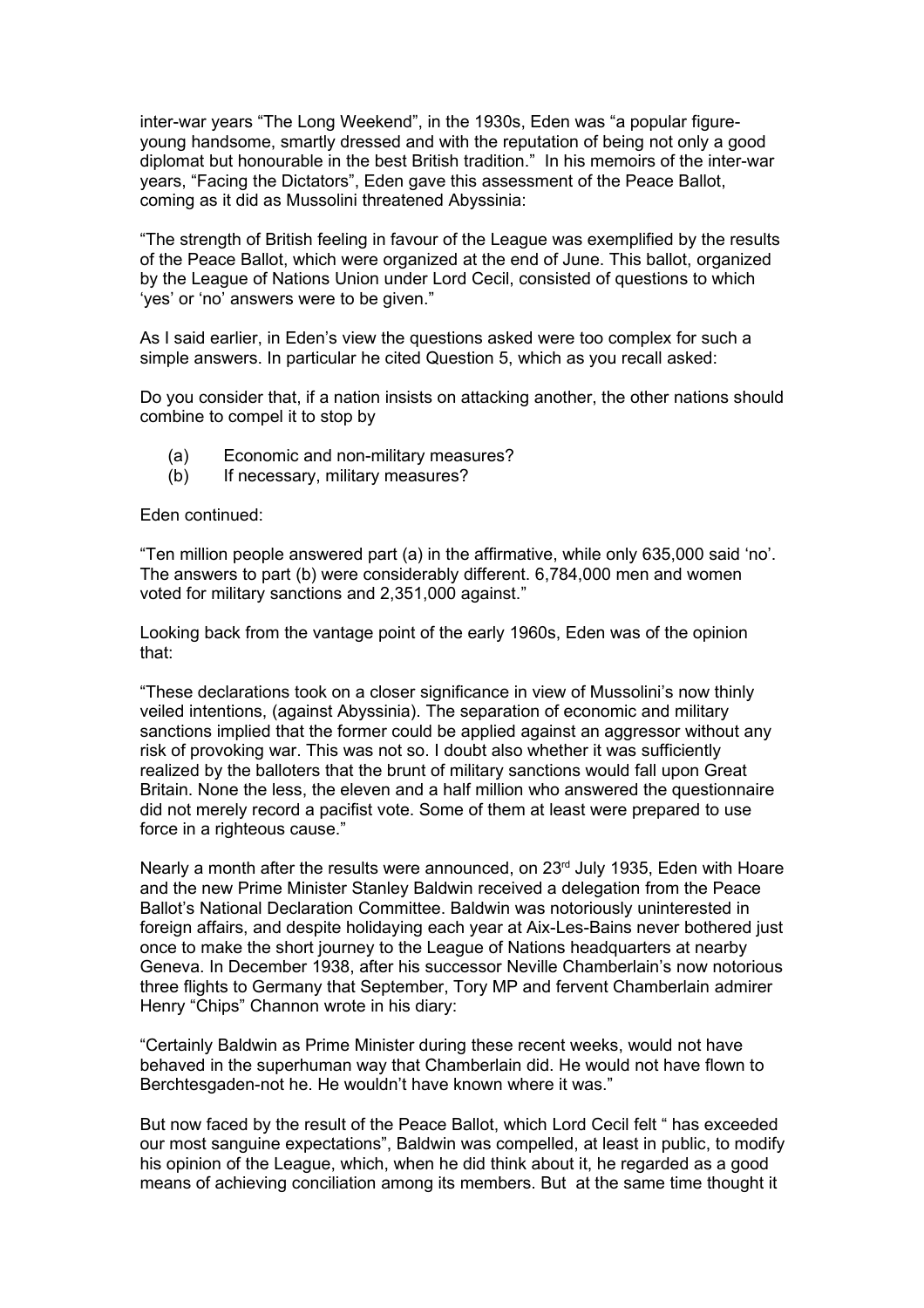of doubtful worth as an instrument to deter potential aggressors. In 1934, Baldwin had gone as far as to attack a collective peace system as being "perfectly impracticable". But now, he told the NDC deputation the League of Nations was the "sheet anchor of British policy". Moreover he recognised that the Peace Ballot's object had been:

 "To show the Government that we have a large volume of public opinion behind us in the efforts which we are today making to maintain the authority of the League of Nations."

A week later on 30<sup>th</sup> July 1935, in the House of Commons, Baldwin was asked by Liberal MP Geoffrey Mander:

"Whether his attention has been drawn to the result of the National Peace Ballot, submitted to him by a recent deputation which shows that 11,627,765 persons recorded their votes, showing a percentage of 97% in general support of the League of Nations, and that three persons out of every four who voted were in favour of military sanctions if necessary for the preservation of world order through the machinery of the League: and whether the Government will frame their foreign policy in conformity with the public opinion of the country as thus disclosed?"

The Prime Minister replied:

"The result of the Peace Ballot communicated to me by a deputation on this subject last week showed that out of approximately eleven and a half million ballot papers filled in, some six and three quarter millions answered " Yes" to the question relating to military sanctions. As regards the last part of the question, the Government's policy has been explained in the speeches of Ministers. This policy remains founded upon the League of Nations, and, as I said to the deputation on Tuesday last, I was glad of the opportunity of emphasising that the Government intend to persist in the policy hitherto pursued.

And at the end of August at the Foreign Office, Hoare conferred with a body of the "great and good" which included Tory grandee former Foreign Secretary Sir Austen Chamberlain, Liberal leader Sir Herbert Samuel, and Britain's wartime premier David Lloyd George, as well as Lord Robert Cecil. The consensus of their opinion was that the results of the Peace Ballot had demonstrated clearly that Britain should be guided by her obligations to the Covenant of the League of Nations or else " a great wave of public opinion, (as manifested by the results of the Peace Ballot), would sweep the Government out of power."

And so, while British secret diplomacy continued to try and keep Mussolini on board in anti-Hitler coalition, it was evidently clear that the Government would have to make a positive and public stand in favour of the League. Hoare thus went to Geneva to address the League Assembly on 11<sup>th</sup> September 1935. "Chips" Channon recorded in his diary:

"Sam Hoare has made a great impression by a terrific Geneva speech in which he backs up the League of Nations, and pledges Britain's word to uphold the Covenant, provided the rest of the world does likewise….."

Hoare's speech contained three main assurances. He began by reaffirming Britain's support of the League and the British people's interest in collective security. He pointed out that the fulfilment of the Covenant was a collective obligation, as Channon noted, and he ended with this statement of the Government's position: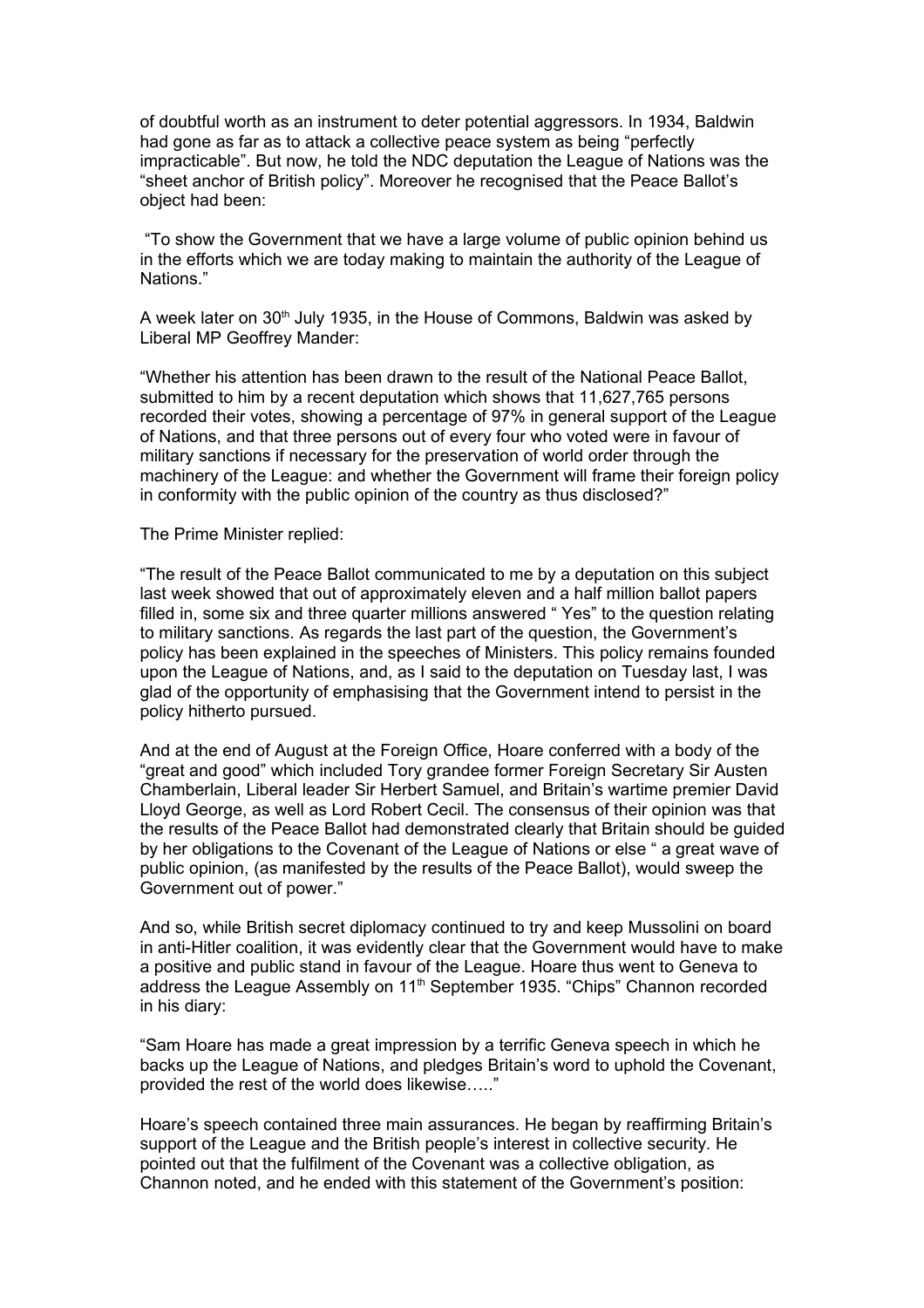"In conformity with its precise and explicit obligations, the League stands, and my country stands with it, for the collective maintenance of the Covenant in its entirety, and particularly for steady and collective resistance to all unprovoked aggression….There, then, is the British attitude towards the Covenant. I cannot believe that that the attitude will be changed so long as the League remains an effective body and the main bridge between the United Kingdom and the Continent remains intact."

And earlier in his speech Hoare had made a direct reference to the Peace Ballot when he told the Assembly:

"The recent response of public opinion shows how completely the nation supports the Government in the full acceptance of the obligations of League membership. It is to the principles of the League and not to any particular manifestation, that the British nation has manifested its adherence."

The firmness and unequivocal nature of Hoare's speech created an immense impression at Geneva and beyond. The Belgian statesman Paul Hymans thought that it gave a clear message that, "The British have decided to stop Mussolini, even if this means using force." Anthony Eden, no great admirer of Hoare whom he called in private "Aunt Tabitha", was of the same opinion. But Hoare's words failed to deter Mussolini, and on 3rd October 1935, Italian forces invaded Abyssinia. Three weeks later Baldwin announced that a General Election would be held on 14<sup>th</sup> November 1935.

In the meantime, we saw earlier Lord Beaverbrook's extreme distaste both for the Peace Ballot and the League of Nations. But "The Beaver" was by no means alone in Fleet Street in holding these views. And two right-wing papers "Morning Post" and the "Daily Mail" paid the Peace Ballot the compliment of imitation. On  $18<sup>th</sup>$  February 1935 the "Morning Post" announced a "National Test Vote", a referendum on thirty questions concerning British foreign and domestic policy. The questions appeared I the next ten editions of the paper. To encourage its readers to respond, the paper offered three prizes to those readers who sent in the most duly signed forms. On  $18<sup>th</sup>$ March 1935, it was announced that some 45,182 votes had been cast, (the paper's circulation at this time was around 150,000 and slipping badly, and two years later it was absorbed by the "Daily Telegraph").

To the crucial question "Are you in favour of reliance mainly on the League of Nations to prevent war?", in complete antithesis to the Peace Ballot results, some 60% of respondents replied "No" and only 30.7% "Yes". And the question "Are you in favour of increasing our defences?" got a 82.4% "Yes" vote and only 10.6% "Noes".

In September 1935, it was the turn of Lord Rothermere's "Daily Mail" described then as being " imperialist, isolationist…(and) an enemy to all socialists, pacifists and disarmers." The "Mail's" poll demonstrated all too clearly the power of the asking the right question to get the wished-for answers from the right audience. With Mussolini's Abyssinian adventure imminent, the "Mail's" ballot professed concern was "to ascertain the real feeling in this country in this Abyssinian dispute". Replies had to be received, on postcards for which the paper stumped up the postage, by  $5<sup>th</sup>$  October 1935, thus taking in the very day of the Italian invasion, 3<sup>rd</sup> October 1935. The results, verified by chartered accountants, were given in percentages only with no indication of the numbers involved. They appeared in the paper on 7th October 1935 and contained no "Don't Knows", a category, a post-war historian sardonically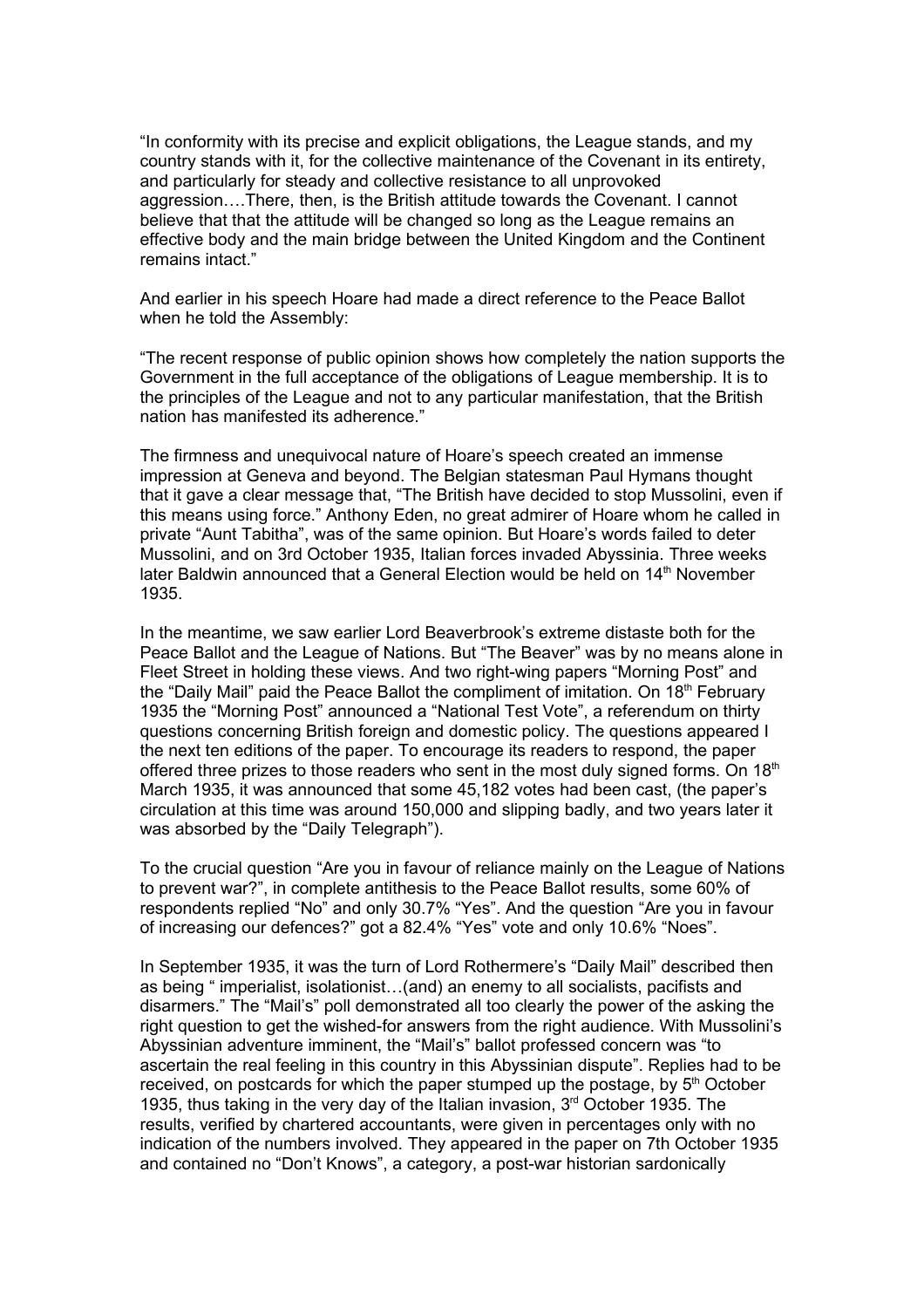considered, "with which the unequivocal readers of the 'Mail' were apparently unacquainted."

They read as follows:

1. "Are you in favour of economic sanctions by the League against Italy?" "Yes": 25.2%, "No": 74.8%

2. "Are you in favour of military sanctions by the League against Italy?" "Yes": 16.78%, "No": 83.22%

3. " Are you in favour of Great Britain remaining a member of League of Nations?" "Yes": 31.08%, "No": 68.92%

4. "Are you in favour of Great Britain rearming in the air and on sea and land?" "Yes": 95.4%, "No": 4.6%

And Lord Beaverbrook himself refused to give up his crusade against the Peace Ballot. On  $22<sup>nd</sup>$  November 1934, the results of the referendum were announced for the village of Scaldwell in Northamptonshire. 117 out of 150 adult inhabitants of the village had taken part in the Peace Ballot and there was an overwhelming majority in favour of the League of Nations. Immediately, the "Daily Express" rushed a team of its own so-called "experienced representatives" up to Scaldwell" to conduct its own house to house canvass on the question: "Are you in favour of Great Britain isolating herself from all foreign entanglements, treaties and understandings, and refusing to engage her armed forces-Navy, Army and air force-in any war unless our territory or that of our Dominions and Possessions is menaced?" According to the "Express" 52 persons answered "Yes", 51 refused to answer as they had already taken part in the Peace Ballot, but not one person had voted "No". In a front page article on 24<sup>th</sup> November 1934, the paper announced that "The Ballot of Blood is Exposed and Found False. Although partisan in the extreme, the "Daily Express" campaign against the Peace Ballot did raise doubts, in the words of one historian, about the "knowledgeability and real intentions of those participating."

Writing just over two years later in 1937, former diplomat and National Labour MP Harold Nicolson said of the Peace Ballot:

"The more sceptical among us hailed the Ballot as a demonstration that the British people were overwhelmingly pacifist. Yet at the same time we distrusted it as an indication that that the public supported the League so long as it stood for peace and disarmament and would not support it once it became clear that the defence of the Covenant might lead to war."

Nicolson's impressions were confirmed during the 1935 General Election campaign when he was a National Government candidate for Leicester West. A constituent wrote to him:

## " Dear Sir

Can you assure me that you stand for the League of Nations and Collective Security and will oppose any entanglements in Europe?"

## Nicolson noted:

"At several meetings held in my constituency and elsewhere I read that letter aloud and watched carefully for a response. Only in rare and isolated cases did my audience at once see that the above formula was self-contradictory nonsense."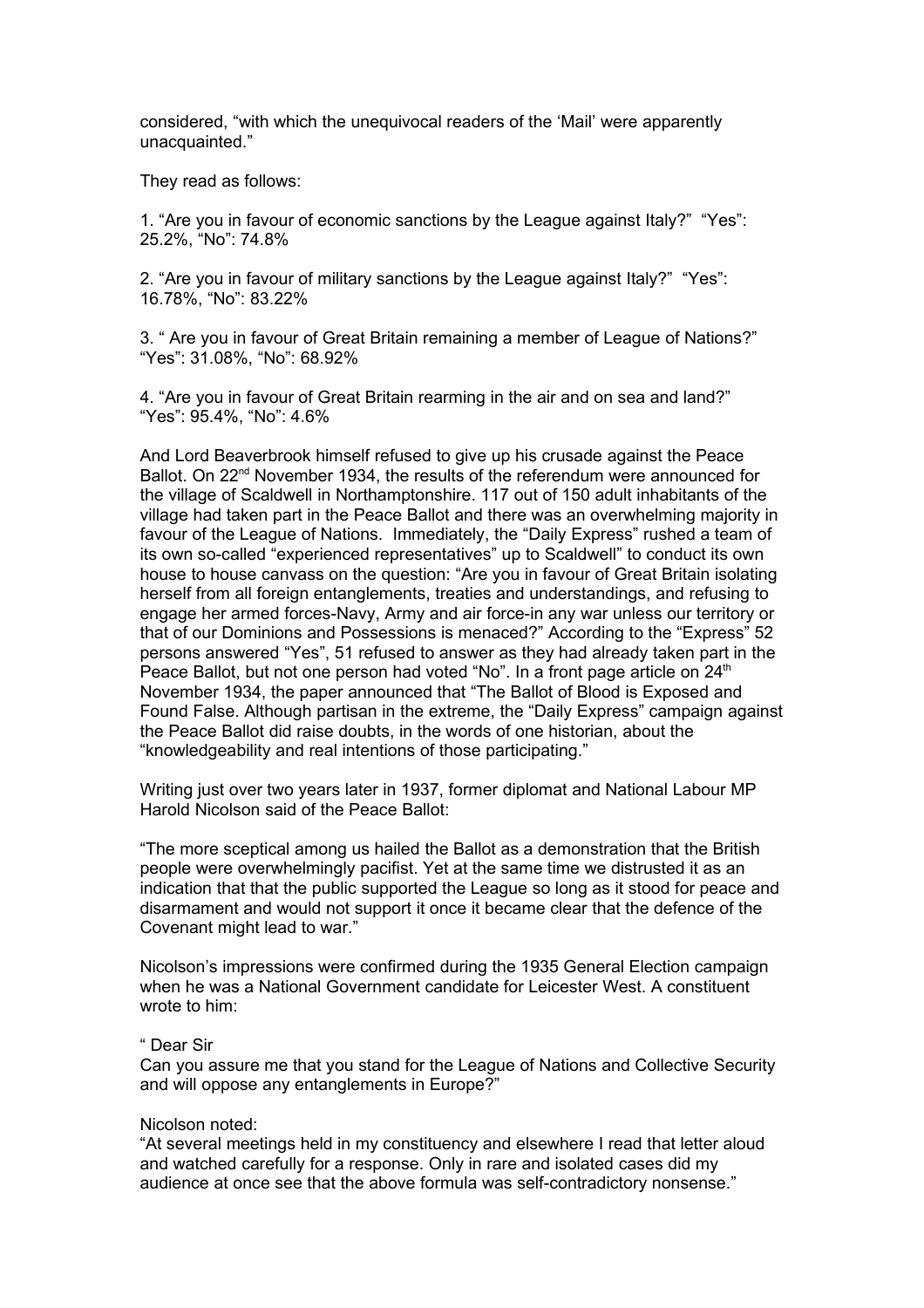Nicolson, who was to later to be a member of the Eden group of anti-appeasers, the so-called "Glamour Boys", and a wartime junior minister under Churchill, concluded:

"My experience with this letter convinced me that the Peace Ballot, (valuable though it had been), was not a considered expression of national determination, but an expression of ill-considered national desires. In other words, it expressed what the whole country wanted to *happen:* it did not express what they were prepared to *do.*"

But undoubtedly, Sir Samuel Hoare's seemingly tough stance at Geneva and Baldwin's public affirmations of governmental support of the League of Nations and its Covenant, brought many votes by League supporters to the National Government in the November 1935 General Election. But then, less than a month later disaster struck. On his way to a skating holiday in Switzerland, Sir Samuel stopped off in Paris to confer with his French opposite number,the notoriously untrustworthy and anglophobic Pierre Laval about Abyssinia. Since his execution for treason on 21<sup>st</sup> October 1945- ironically enough considering his intense dislike of Britain, Trafalgar Day-Laval has been treated much more roughly by historians, French and British, than Sir Samuel. He will be forever associated with the wartime collaborationist Vichy regime of which he and Marshal Petain were the leading lights, and of its shameful complicity in the Holocaust. But even before the war Laval was seen by members of the British ruling establishment as a shady, sinister and corrupt politician, much more keen to appease Mussolini, than abide either by the Covenant of the League or the spirit of *Entente Cordiale.*

A lot of legends grew up and still persist about the infamous Hoare- Laval Pact of December 1935, but basically it was more or less the same as the plan discussed and agreed upon in the British Cabinet six months before. Mussolini was to get two thirds of Abyssinia, while Haile Selassie was to retain sovereignty of the remaining third of his empire. Having agreed on this with Laval, Hoare carried on to Switzerland where he blacked out on an ice rink breaking his nose. His misfortunes were compounded when the news of his Pact were leaked from the Quai d'Orsay, the French foreign office. Harold Nicolson recorded that:

"Scarcely half an hour after this agreement was known in Paris, public opinion rose in revolt. The lobbies of the House of Commons buzzed with anger and within a few minutes it became evident that either Sir Samuel Hoare and his agreement must be jettisoned or the Government would fall. Bowing to the storm Mr Baldwin dismissed his Foreign Secretary and the agreement became null and void."

The heavily bandaged Hoare returned from Switzerland and journeyed up to Sandringham to surrender his seals of office to the dying King George V. A few days later, the King told Hoare's successor Anthony Eden:

" I said to your predecessor: 'You know what they're all saying, no more coals to Newcastle, no more Hoares to Paris.' The fellow didn't even laugh."

At the time it was felt that the remarkable explosion of public opinion, seemingly a "direct exercise of democratic control over foreign policy", proved that the result of the Peace Ballot had been clear indication of the national will, and that the British electorate were ready to risk war on behalf of the Covenant of the League of Nations. Britain's lead in taking economic sanctions against Italy was seen was further proof of the power of the Peace Ballot, not only in Britain itself but also abroad. Henry Stimson, US Secretary of State under President Hoover between 1929 and 1933 claimed in a broadcast: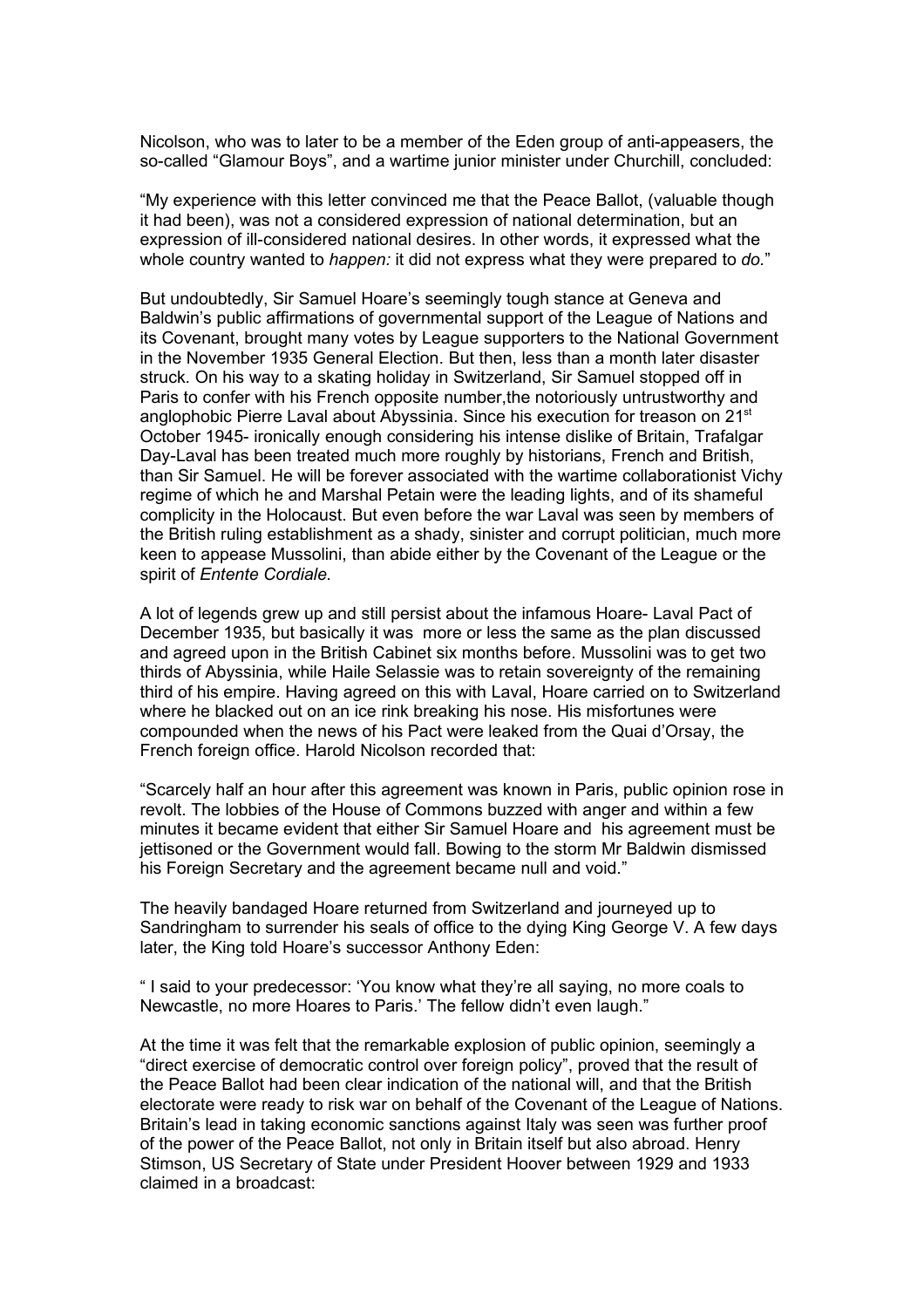" This autumn the League in its treatment of the war crisis between Italy and Ethiopia, has taken more vigorous action and accomplished more signal results than ever before in its history. I believe that this has been largely due to the recent referendum taken in Great Britain to find out the views of the British public as to collective action in support of the League. Very largely as a result of this proof of the attitude of the British people, the British Government has shown a vigour and confidence in its leadership in the League which it has never shown before."

And Spanish diplomat and peace activist Salvador de Madariaga, whose country was soon to be plunged into a bloody civil war thought too that:

"It happens that England, (sic),over-riding her own insularity, has given a decisive lead towards international solidarity, a task for which her national genius seems to have predestined her…..The development has been most marked in the result of the plebiscite organised by the League of Nations under the direction of Lord Cecil, to whom the world can never be sufficiently grateful for his public spirit, national and international. The plebiscite showed that English (sic) public opinion was favourable to the Covenant, the whole Covenant and nothing but the Covenant. Hence, so far as England,(sic),is concerned, the Covenant is already an effective law."

Eduard Benes, the Czech foreign minister and president of 16th Assembly of the League that autumn was equally admiring. And the veteran South African statesman Jan Smuts agreed. Writing to the League of Nations Union, he congratulated it on "the marked effect which its propaganda has produced on public opinion", adding:

"The British Government has served the cause of the world and the League well, and one cannot help feeling proud of Eden and the stand he has made on behalf of the collective system and of legality in international affairs. The application of the sanctions policy in actual fact is an enormous step in advance, and I trust will have a marked effect not only in the Abyssinian case, but also in other future cases, and will serve as a warning against international adventures of this kind in future."

Alas, this was not to be. The imposition of sanctions, but not those of oil which would have ground the Italian invasion to a halt, failed to deter Mussolini and by May 1936 he completed his conquest of Abyssinia, using poison gas and terror bombing. Eden's youth and relative inexperience prevented him from a having stronger voice in Cabinet, against colleagues like Chancellor of the Exchequer Neville Chamberlain, who went behind his back to publicly denounce sanctions as "the very midsummer of madness". Eden's colleague Duff Cooper was of the opinion that back in September 1935, Britain should have backed up Hoare's words at Geneva with action:

"….if we had unhesitatingly imposed *every* economic sanction ourselves, by a blockade prevented others from assisting Italy, closed the Suez Canal to Italian shipping, and at the same time mobilised the fleet, we should have rendered it quite impossible for Italy to continue the war unless she had been prepared to use force against Great Britain…..All the smaller powers that were members of the League were pledged to aid us…It would have been the end of Mussolini and the end of Fascism, a triumph for the League of Nations and a warning to the Nazis."

In his memoirs "Old Men Forget", Duff Cooper further wrote:

"If there had been a great leader in a high position at that time he *might* have rallied the country to support such a policy, and if Great Britain had led, the smaller nations would have followed. It is a curious fact the British, who fight with the most glorious